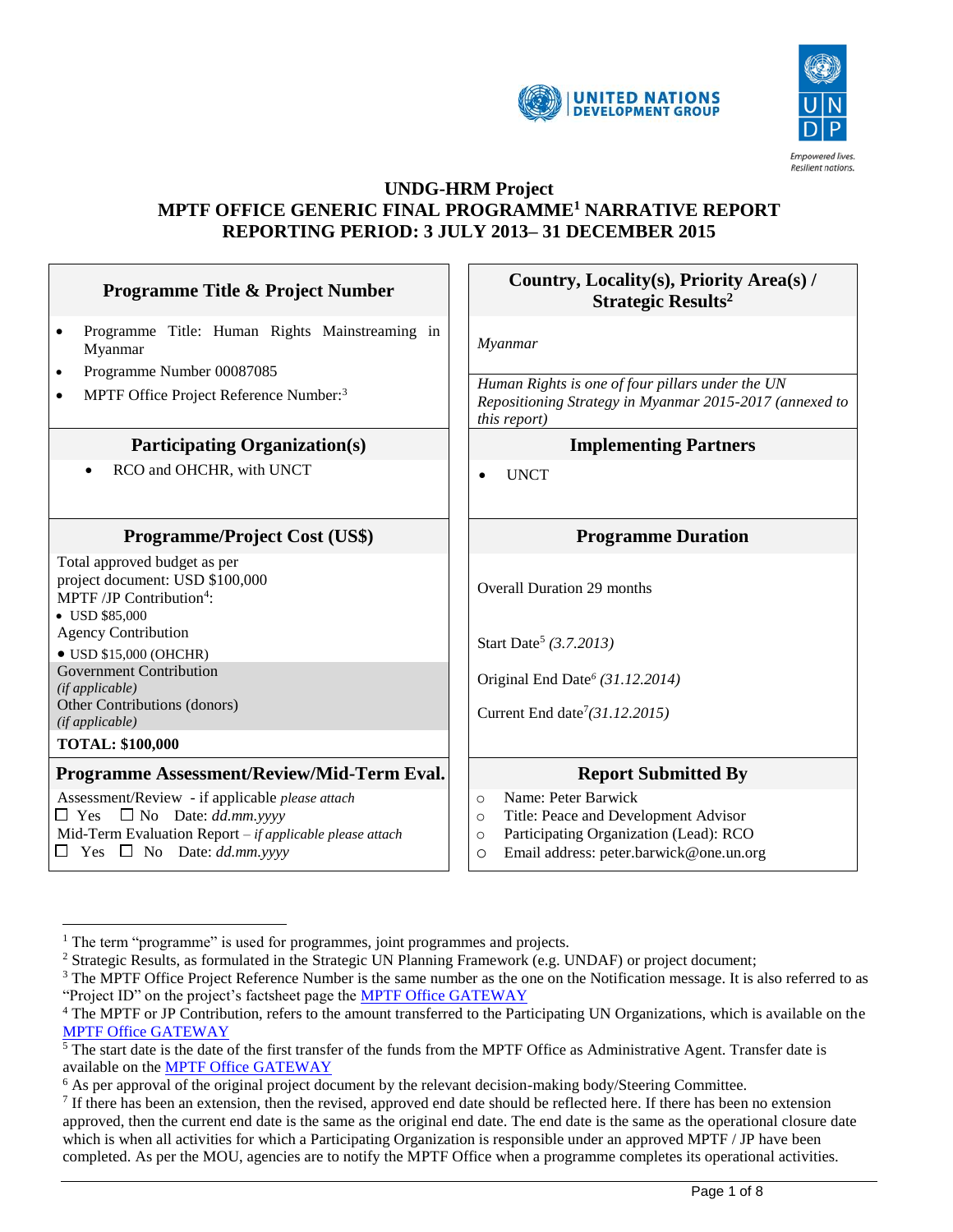# **NARRATIVE REPORT**

## **EXECUTIVE SUMMMARY**

The Human Rights Mainstreaming in Myanmar (HRM) project has yielded two important achievements. First, it helped prompt the creation and continued functioning of the UNCT's Human Rights Theme Group (HRTG). The UNCT established the HRTG in August of 2013, functioned as an active mechanism throughout 2015, and is preparing to expand its activities in 2016. Second, the HRM project allowed the RCO organize a Human Rights Up Front training for all UN staff in Myanmar. This one-day training was attended by 1,923 out of 1,966 staff, making for over 98% participation. The provided essentially all the UN staff with an overview of basic human rights concepts, as well as provided an indications of what areas and require follow-on attention to further raise the level of understanding of staff.

### **I. Purpose**

The HRM project sought to promote capacity-building on human rights issues for both UNCT and Government staff, as well as foster linkages to civil society actors and international community efforts. This effort was conceived as a response to Myanmar's long isolation from the international community, and the widespread lack of knowledge of core human rights concepts among both UN and Government personnel.

The HRM project was designed with three outcome areas:

- UNCT has strengthened capacity to address critical human rights issues in Myanmar through sustained and focused public and private advocacy on jointly identified priorities.
- UNCT and Government have strengthened capacity to apply human rights standards and tools in the policy development and programming process
- Strengthened engagement by the UNCT, Government, civil society and other stakeholders to advance the implementation of the recommendations of UN human rights mechanisms, including the Universal Periodic Review, the Special Procedures, the treaty bodies and other monitoring mechanisms of the UN system

At the time of project design, its outcomes were linked with the UN's Myanmar Strategic Framework 2012- 2015, in particular Strategic Priority 4 (Promote good governance and strengthen democratic institutions and human rights). In 2015, however, the UN began implementing a new four pillar Repositioning Strategy in Myanmar 2015-2017. The HRM project was then linked to the strategy's Human Rights pillar, as well as with its Annex A which refers to the UNCT internalization of the Human Rights Up Front Action Plan. It bears mention that the UNCT does not currently have an UNDAF, and this is foreseen as being developed for the 2018-22 period.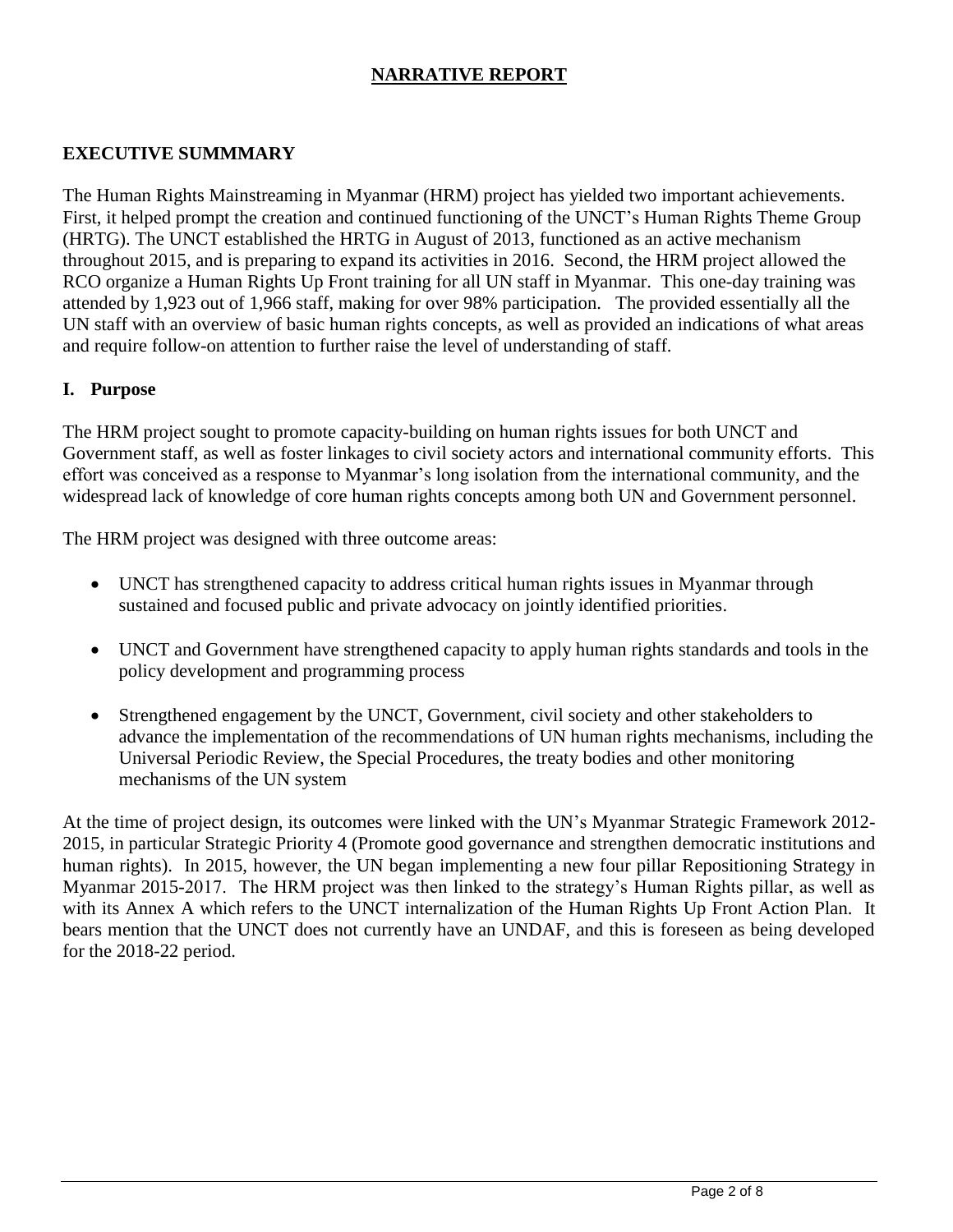### **II. Assessment of Programme Results**

# **i) Narrative reporting on results:**

In broad terms, the HRM has made an important contribution to furthering the UNCT's understanding of human rights concepts, as well as the institutionalization of UNCT mechanism, the Human Rights Theme Group, to identify human rights trends and discuss policy and advocacy issues. In this regard, the project has done much to move human rights into the UNCT's mainstream. The project had more modest impact, however, in strengthening the Government or civil society human rights capacities, although it did help raise awareness among some senior government officials and parliamentarians of international human rights standards as they pertain to some legislative initiatives carried forward during the HRM period.

### *Outcome 1: UNCT has strengthened capacity to address critical human rights issues in Myanmar through sustained and focused public and private advocacy on jointly identified priorities.*

Over the course of the HRM project, it was able to make an important contribution to strengthening the capacity of the UNCT to address human rights issues through public and private advocacy. The HRM project provided a strong impetus for the creation of the UNCT's Human Rights Theme Group (HRTG), which has now existed for more than two years. It is co-chaired by OHCHR and another UNCT entity on a rotating basis. The first co-Chair seat was ILO and in 2014 UNICEF took assumed these duties through the present time.

The HRTG has established an institutional platform for the agencies, funds and programmes of the UNCT to exchange information about human rights cases and trends. Although this has largely happened on an anecdotal basis to date, the HRTG has developed a plan for systematically compiling human rights information from across the UNCT in 2016 – which is an important testament to the sustainability of the HRM effort beyond the project timeline.

It bears mention that the UNCT in 2015 was a vocal advocate for multiple human rights issues. This was most notable with regard to a set of four legislative initiatives, that later were later passed into law by Parliament, called the Protection of Race and Religion laws. This legislation contained a number of elements that appeared to be discriminatory against some religious communities, particularly Muslims, as well as include provisions that undermine the rights of women. The UN pursued a vigorous advocacy campaign, using both private and public channels, to rectify the negative aspect of these laws. Although this advocacy was not led by HRTG, the HRM had helped contribute to an atmosphere in which the UNCT felt both obligated and empowered to bring these concerns forward. Moreover, the staff capacity-building on human issues (see Outcome 2) also contributed to the staff's ability to carry out well-founded advocacy efforts.

## *Outcome 2: UNCT and Government have strengthened capacity to apply human rights standards and tools in the policy development and programming process.*

The HRM project played a significant role in strengthening the UNCT's capacity to apply human rights standards and tools in its policy development and programming processes. This contribution of the HRM project was made through the undertaking of a one-day training course for all UN staff in Myanmar on Human Rights Up Front. This training included an overview of basic human rights instruments and obligations, including the UN Charter and Universal Declaration of Human Rights, as well as Humanitarian Principles, Conflict Sensitivity and Protection from Sexual Exploitation and Abuse. Over the course of the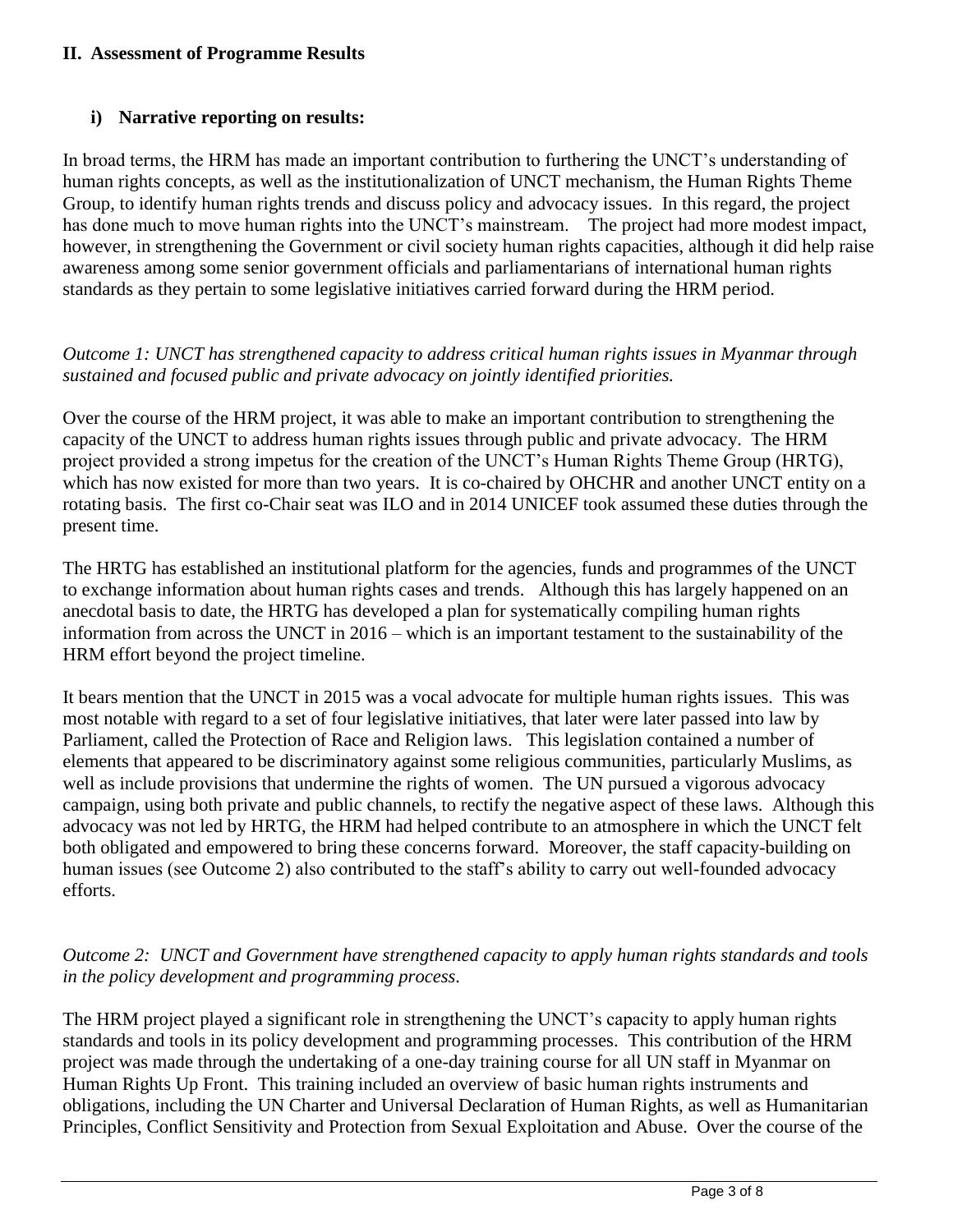HRM project, more than 98% of the UN's 1,966 staff in Myanmar attended these training. A dedicated report on the Human Rights Up Front sensitization training has been included as an Annex.

It is important to point out that for many staff, particularly national staff, this was their first-ever structured exposure to human rights concept, and many said that they went into the training with a very limited understanding of these concepts. It is clear that there are limits to the number of concepts that can be imparted in a one-day training, and in this regard the HRM project undertook a "wide" rather than 'deep" approach, opting to provide a limited training programme to virtually all staff. The limited resources and timeframes did not allow the HRM to undertake more in depth training or coaching on more advanced topics such as a gap analysis or Human Rights Based Approach. Such a wide approach appears to have been justified by the very limited understanding of human rights concepts across a broad cross-section of staff – which clearly has repercussions on how staff understand and react to different policy and on-theground situations.

The HRM one-day training effort and its findings about staff knowledge and attitudes has prompted the HRTG to develop an initial plan for more diversified training of staff in 2016. This diversified training would include a basic training, similar to the one-day training, for an incoming new staff recruited to UNCT agencies, funds and programmes. A second tier, aimed at mid-level managers, will be multi-day in duration and offer detailed explanations of main human rights concepts. A third tier, for senior managers, will focus on periodic seminars that explore challenging or complex human rights issues. In this regard, the HRM has helped the UNCT to better understand the capacity-building needs of its staff, and use the HRTG to formulate a viable plan for addressing such needs.

*Outcome 3: Strengthened engagement by the UNCT, Government, civil society and other stakeholders to advance the implementation of the recommendations of UN human rights mechanisms, including the Universal Periodic Review, the Special Procedures, the treaty bodies and other monitoring mechanisms of the UN system*

The HRM project facilitated a strengthened engagement of the UNCT on the Universal Periodic Review (UPR) process. In March 2015, the UNCT made a consolidated set up recommendations (see Annex) which constitute a coherent and consistent input into the UPR. This was an effort that was closely supported by the HRTG, and helped foster constructive and systematic discussion within the UNCT on a wide range of human rights issues.

Over the course of the HRM project, the HRTG successfully involved itself in advocacy and technical cooperation with Parliament, Government, donors, and civil society around draft legislation on registration of non-governmental associations. The HRTG was also fundamental in organizing an inter-active panel on Human Rights Day 2014, which brought together key speakers from state institutions, civil society and the UN around the theme that *Human Rights matter every day for everyone, everywhere.* This was the third time that the Human Rights Day was celebrated in Myanmar since 1998 and thus an important event not only for the importance of raising awareness on Human Rights, but also as a space for promoting interaction and dialogue between the public and government officials, CSOs and the UN.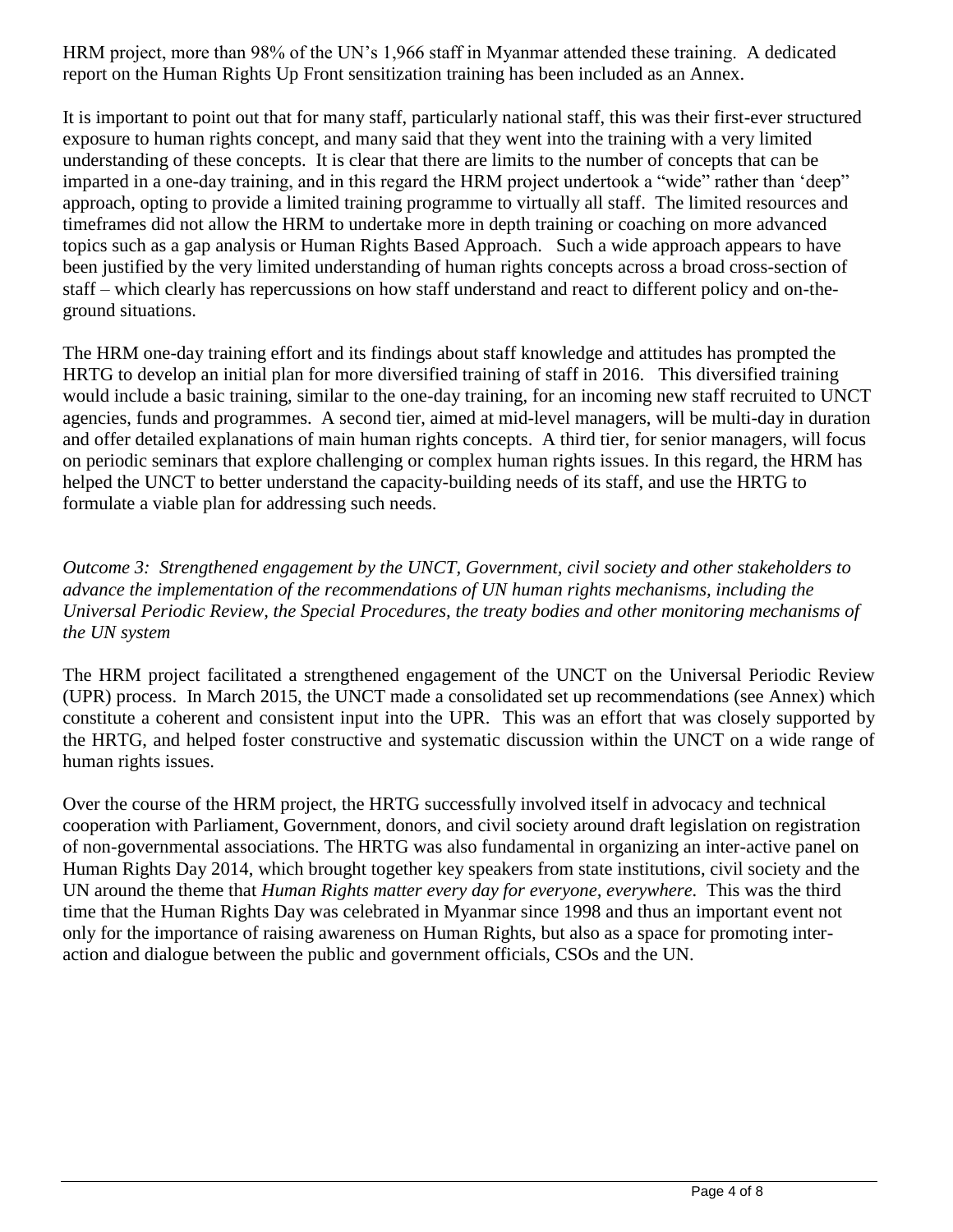#### **ii) Indicator Based Performance Assessment:**

Using the **Programme Results Framework from the Project Document / AWP** - provide an update on the achievement of indicators at both the output and outcome level in the table below. Where it has not been possible to collect data on indicators, clear explanation should be given explaining why, as well as plans on how and when this data will be collected.

|                                                                                                                                                                                                                                                                                                                                                                                                                                                                                                                                                                                                                                                                                                                                                                            | <b>Achieved Indicator Targets</b>                                                                                                                                                                                                                                                                                                                                                                                                                  | <b>Reasons for Variance with Planned</b><br>Target (if any)                                                                                                                                                                                                                                                                                                                                                                                                                      |
|----------------------------------------------------------------------------------------------------------------------------------------------------------------------------------------------------------------------------------------------------------------------------------------------------------------------------------------------------------------------------------------------------------------------------------------------------------------------------------------------------------------------------------------------------------------------------------------------------------------------------------------------------------------------------------------------------------------------------------------------------------------------------|----------------------------------------------------------------------------------------------------------------------------------------------------------------------------------------------------------------------------------------------------------------------------------------------------------------------------------------------------------------------------------------------------------------------------------------------------|----------------------------------------------------------------------------------------------------------------------------------------------------------------------------------------------------------------------------------------------------------------------------------------------------------------------------------------------------------------------------------------------------------------------------------------------------------------------------------|
| <b>Outcome 1<sup>8</sup></b> UNCT has strengthened<br>capacity to address critical human rights<br>issues in Myanmar through sustained and<br>focused public and private advocacy on<br>jointly identified priorities<br><b>Indicator:</b><br><b>Baseline:</b><br><b>Planned Target:</b>                                                                                                                                                                                                                                                                                                                                                                                                                                                                                   |                                                                                                                                                                                                                                                                                                                                                                                                                                                    |                                                                                                                                                                                                                                                                                                                                                                                                                                                                                  |
| <b>Outputs</b><br>1. Capacity building / human rights<br>prioritization exercises for UNCT<br>Heads of Agencies and Deputies<br>2. Establishment / revitalization of<br>UNCT Human Rights working /<br>theme group<br>3. High-level human rights and<br>development<br>dialogues/roundtables with<br>Government and civil society<br><b>Indicators</b><br>1. Priority human rights issued<br>identified jointly by UNCT,<br>supported by HR working group<br>2. Communication and advocacy<br>plan on human rights priorities<br>formulated and implemented,<br>including align national<br>legislation with human rights<br>treaties formulated and<br>implemented<br>3. UNCT has successfully advocated<br>for greater protection and<br>promotion of human rights in at | HR theme group established<br>$\bullet$<br>of<br>Prioritization<br>human<br>rights issues undertaken by<br>the HR Theme Group and<br><b>UNCT</b><br>The UNCT, through the HR<br>Theme Group, has actively<br>supported the association<br>law, amongst others, during<br>its formulation<br>The UNCT has<br>actively<br>advocated for protection and<br>promotion of Human Rights,<br>through the association law,<br>the rights of Rohingya, etc. | <b>HR</b><br><b>TG</b><br>The<br>has<br>been<br>$\bullet$<br>monitoring<br>constantly<br>legislations<br>upcoming<br>and<br>other initiatives to coordinate<br>inputs and comments. Since<br>new legislations are coming up<br>in a unpredictable manner, the<br>considered<br>TG<br>it<br>more<br>effective<br>be<br>closely<br>to<br>monitoring this and respond as<br>needed rather than develop an<br>The<br>advocacy<br>plan.<br>environment is highly fluid in<br>Myanmar. |

<sup>8</sup> Note: Outcomes, outputs, indicators and targets should be **as outlined in the Project Document** so that you report on your **actual achievements against planned targets**. Add rows as required for Outcome 2, 3 etc.

 $\overline{a}$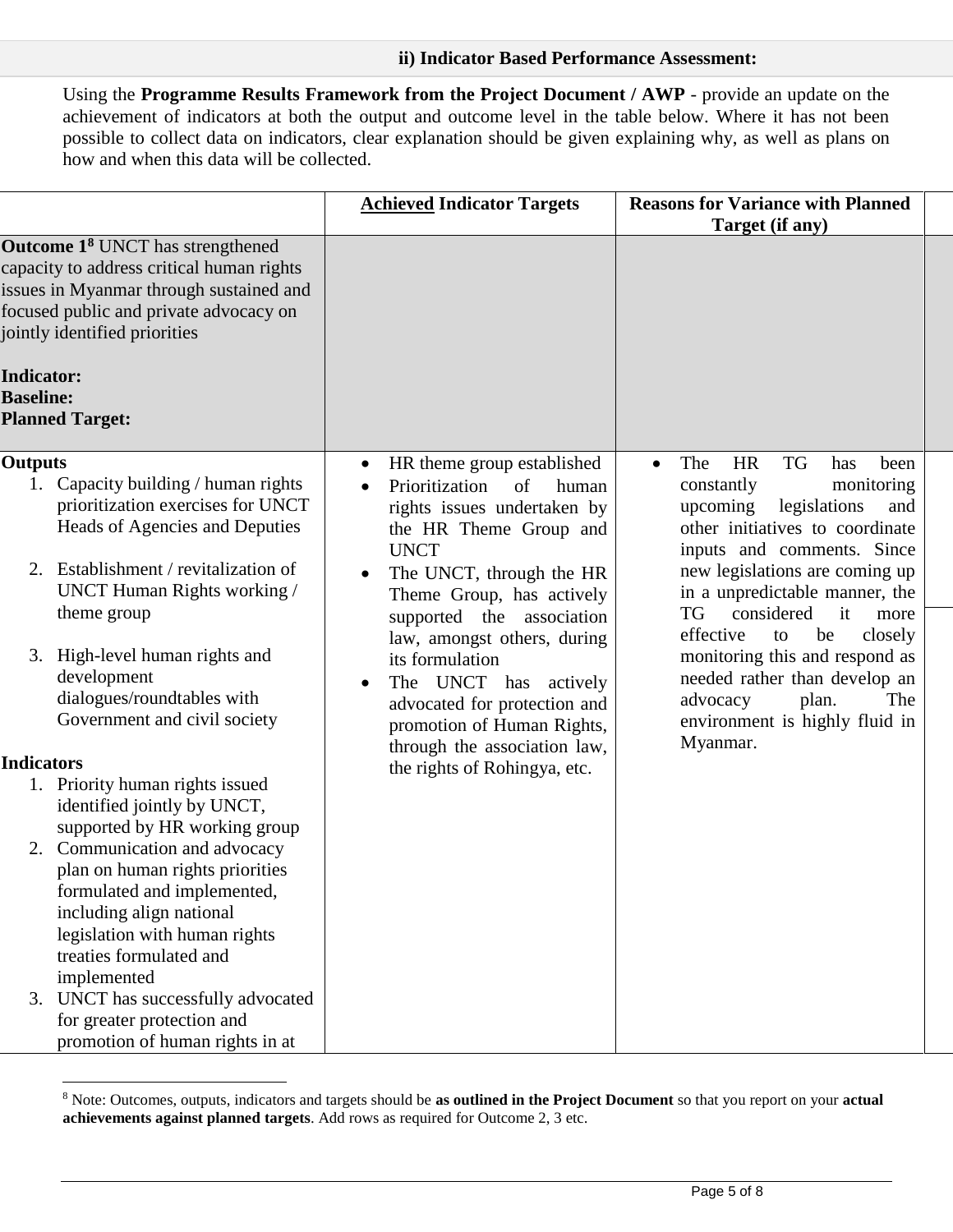| least one priority area<br>4. UN support to specific national<br>laws, administrative reforms and<br>policies concretized through on<br>incorporation in relevant and<br>UNCT identified priority<br>programs and projects<br><b>Institutionalized UNCT</b><br>5.<br>mechanism for interagency<br>coordination on human rights<br>issues                                                                                                                     |                                                                                                                                                                                                                                                                                                                                                                                                                                                            |                                                                                                                                                                                                                                                                                                                                                            |  |
|--------------------------------------------------------------------------------------------------------------------------------------------------------------------------------------------------------------------------------------------------------------------------------------------------------------------------------------------------------------------------------------------------------------------------------------------------------------|------------------------------------------------------------------------------------------------------------------------------------------------------------------------------------------------------------------------------------------------------------------------------------------------------------------------------------------------------------------------------------------------------------------------------------------------------------|------------------------------------------------------------------------------------------------------------------------------------------------------------------------------------------------------------------------------------------------------------------------------------------------------------------------------------------------------------|--|
| <b>Outcome 2</b><br><b>UNCT</b> and Government have<br>strengthened capacity to apply human<br>rights standards and tools in the policy<br>development and programming process<br>incl. the UNDAF 2015 - and in<br>national development policies and<br>programmes                                                                                                                                                                                           |                                                                                                                                                                                                                                                                                                                                                                                                                                                            |                                                                                                                                                                                                                                                                                                                                                            |  |
| <b>Outputs</b><br>1. Review of the use of a Human<br>Rights Based Approach in UN<br>and Government policies and<br>programmes<br>Capacity development (incl.<br>2.<br>Training of Trainers) on a Human<br><b>Rights Based Approach (HRBA)</b><br>to policies and programming of<br>UN senior programming staff and<br>human rights focal points in<br>Government<br>Networking with civil society<br>3.<br>advisory group for UN human<br>rights programming | The UNCT has developed a<br>Repositioning Strategy to<br>replace<br>the<br>Strategic<br>Framework 2012-2015 that<br>is outdated due to the rapid<br>political developments<br>in<br>Myanmar. The strategy is<br>valid 2015-2017 and will be<br>valid until the first UNDAF<br>is developed, expected for<br>2018.<br>The UNCT and HR Theme<br>Group<br>consistently<br>are<br>monitoring upcoming laws<br>and provide inputs<br>and<br>advocacy as needed. | The HR Theme Group and<br>RCO carried out a one-day<br>sensitization training for more<br>than $98\%$ of 1,966 UN staff in<br>Myanmar, to raise knowledge<br>/awareness in light of the<br>Rights Up Front, in human<br>rights, conflict-sensitivity/do-<br>humanitarian<br>no-harm.<br>principles, etc. as a first step in<br>internal capacity building. |  |
| Indicators<br>1. Gap analysis and assessment of<br>challenges and opportunities in<br>mainstreaming the HRBA in<br>programmatic practices drafted and<br>agreed<br>2. Training/coaching plan (including add.<br>budget if necessary for UNCT and staff<br>on HRBA methods developed<br>3. Training/coaching plan fully                                                                                                                                       |                                                                                                                                                                                                                                                                                                                                                                                                                                                            |                                                                                                                                                                                                                                                                                                                                                            |  |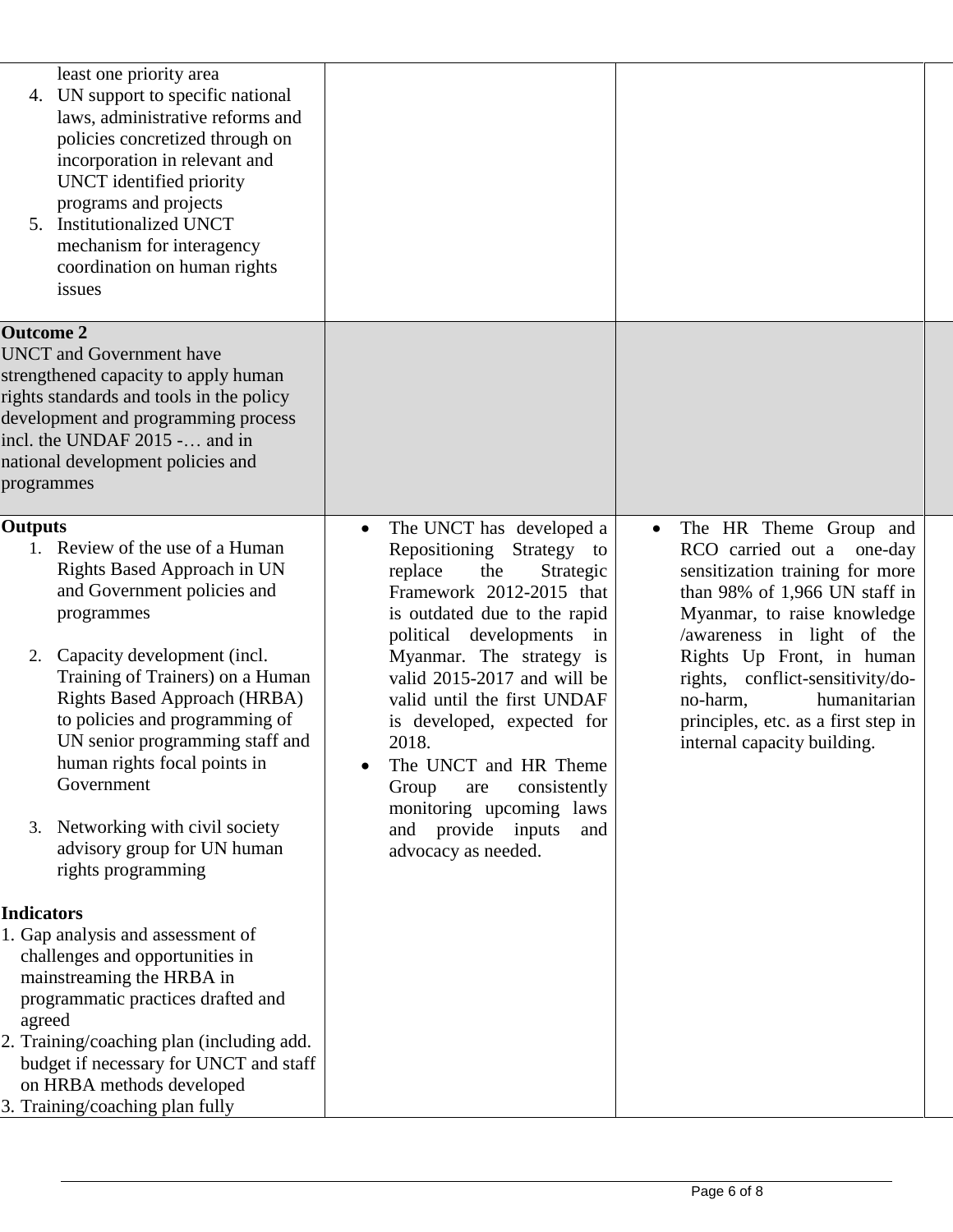| implemented within a two-year period<br>4. Evaluation report on results of<br>training/coaching on HRBA produced<br>5. Increase in joint or individual agency<br>programs/projects that respond to HR<br>concerns<br>6. UN support to specific national laws,<br>administrative reforms and policies<br>concretized through on incorporation<br>in relevant and UNCT identified<br>priority programs and projects<br>7. Civil society has commented and<br>provided input on UNSF<br>implementation |                                                                                                                                                                                                           |      |
|-----------------------------------------------------------------------------------------------------------------------------------------------------------------------------------------------------------------------------------------------------------------------------------------------------------------------------------------------------------------------------------------------------------------------------------------------------------------------------------------------------|-----------------------------------------------------------------------------------------------------------------------------------------------------------------------------------------------------------|------|
| <b>Outcome 3</b><br>Strengthened engagement by the UNCT,<br>Government, civil society and other<br>stakeholders to advance the<br>implementation of the recommendations<br>of UN human rights mechanisms,<br>including the Universal Periodic Review,<br>the Special Procedures, the treaty bodies<br>and other monitoring mechanisms of the<br>UN system                                                                                                                                           |                                                                                                                                                                                                           |      |
| <b>Outputs</b><br>1. Institutionalization of UN-<br>Government coordination in the<br>field of human rights through a<br>network of human rights focal<br>points in Government ministries,<br>Parliament, judiciary and other<br>relevant institutions, including the<br><b>MNHRC</b><br>2. Capacity development on UPR for<br>human rights focal points in<br>Government, with UNCT and                                                                                                            | Under outcome 3, the<br>$\bullet$<br>UNCT compiled a UPR<br>submission<br>report.<br>Activities<br>supporting<br>the government<br>and<br>CSO to complete their<br>is<br>being<br>reports<br>facilitated. | $-U$ |
| civil society<br><b>Indicators</b><br>1. Targeted UNCT support carried out to<br>prepare Government and civil society<br>for UPR 2015 process and implement<br>UPR recommendations, concluding<br>observations of treaty bodies and<br>recommendations of special<br>procedures                                                                                                                                                                                                                     |                                                                                                                                                                                                           |      |